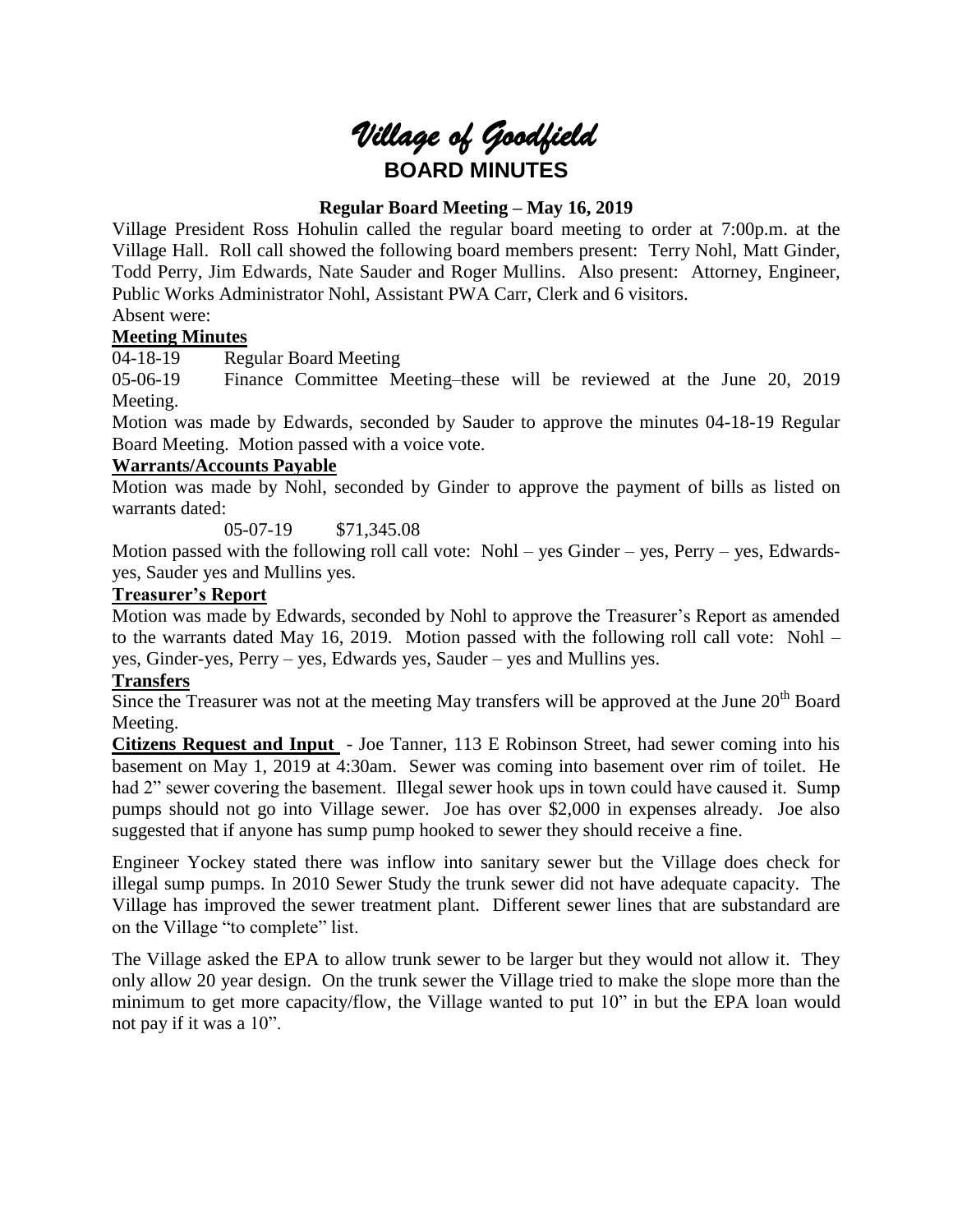Engineer encouraged The Village to keep looking for illegal sewer hookups. It would be good to get names and addresses of all that got water in their basement. Encourage all Trustees that have not done so to read the Sewer Treatment Plan.

# **OLD BUSINESS**

**WATER TREATMENT PLANT/DISTRIBUTION SYSTEM** The Water Treatment Plant upgrade is completed. **SEWER TREATMENT PLANT/COLLECTION SYSTEM** Nothing discussed. **Payment of outstanding invoices upon request of Village Engineer** There were no outstanding invoices. **Comprehensive Plan/Mile and a half radius map** Tabled. **Website Update** Tabled. **Adopt International Commercial Building Code** PWA Nohl is waiting for Building Inspector Kris Swords to discuss this. **Alley between Thomas/Zobrist Ordinance Vacating Public Alley** Ordinance vacating public alley has been recorded with Woodford County. **Drainage & Access Easment** Drainage and Access easement has been recorded with Woodford County. **Timberline Watermain Extension Update** Nothing discussed. **Ingress/Egress Easement for Sanitary Sewer Trunk Main** Nothing discussed. **Tax Increment Financing Review** Tabled. **Solar Energy Code** Tabled. **Village Hall Sign** PWA Nohl got updated pricing from Martin Signs. A double sided sign would cost \$16,300.00. The Village has already received \$3800 from the Community Club and \$2,000.00 from the Apostolic Christian Church that could be used toward the sign. PWA Nohl will bring a couple options for next month's Board Meeting. **Raymond & Cleveland Street Right of Way**

Nothing discussed.

# **Goodfield Crossing Drainage Issue**

PWA Nohl, Engineer Yockey & Clerk Martin had a meeting with Luke Zeller and Alan Zimmerman. Alan Zimmerman has promised to have his engineer come up with a plan to divert water so it does not go on his neighbors property. PWA Nohl will follow up with Mr. Zimmerman.

# **VH Storm Sewer**

There was no pay request. Mueser still needs to do restoration and it is too wet. The asphalt patch is not acceptable. Erin with Lewis, Yockey and Brown talked to contractor.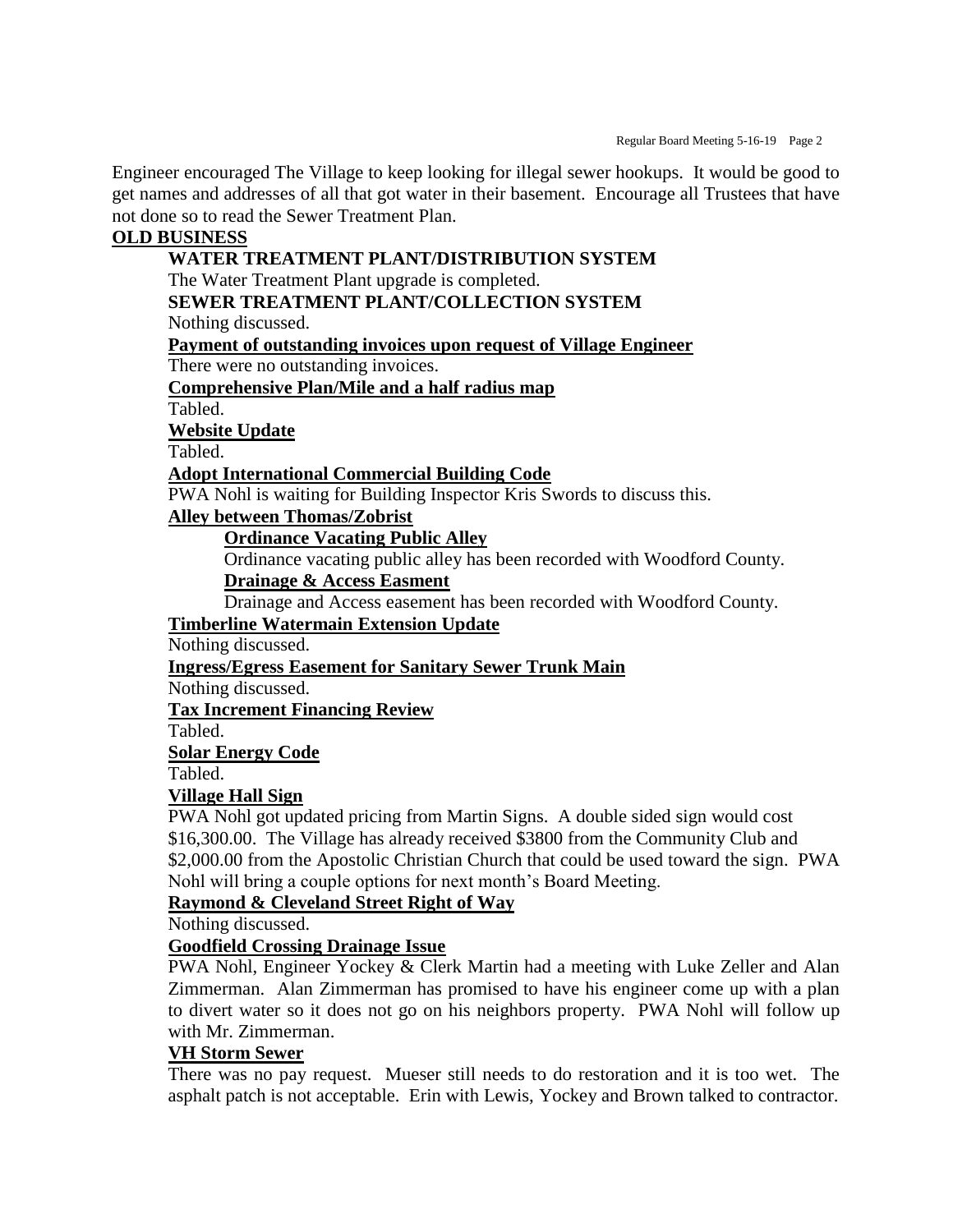They got the patching material form Peoria and had a rookie roller roll it in. Would like Village to do spray patch on the low areas, get a price and then deduct form cost.

#### **Garage Addition**

Tabled.

# **Sewer Main Easement – Dr. Merheb & Barn III**

Tabled.

#### **Timberline Mobile Home Water Bill**

The Village and the Village Attorney have been in contact with Jerry Rizqallah regarding the Timberline Mobile Home water bill. A meeting has been set up for May 24, 2019 at 11:00a.m.

# **Laborer's Local 996 – Soliciting**

Tabled.

#### **Budget/Appropriations**

A Finance Committee meeting will be set when Treasurer DeGrave gets back from vacation.

#### **CMS Health Insurance Renewal**

Motion was made by Nohl, seconded by Edwards to renew CMS Health Insurance.

Motion passed with the following roll call vote: Nohl – yes, Ginder yes, Perry – yes, Edwards – yes, Sauder – yes and Mullins yes.

#### **1426 US Highway 150 – Sewer Hook-up**

This issue has been resolved. They are going to apply for a variance through the County.

# **2019 Seal Coat Work**

Engineer Yockey brought the Advertisement for Bids for the 2019 MFT Seal Coat Work for various streets in Goodfield and for Seal Coat for the Village Hall parking lot. These Advertisement for Bids will be run in the Peoria Journal Star. Bid opening will be June 11, 2019:

10:00a.m. for MFT Seal Coat Work for various Goodfield streets

10:15a.m. for Seal Coat Work for Village Hall parking lot

#### **NEW BUSINESS**

# **Commencement of New Terms – appointment of newly elected Village President and Trustees**

Village President Ross Hohuhin began the Commencement of New Terms for Village President and 3 Trustees. Clerk Sheri Martin issued the Oath of Office for newly elected Village President Jim Edwards and 3 re-elected Trustees – Matt Ginder, Todd Perry and Nate Sauder. President Edwards then proceeded as President

Newly elected President Jim Edwards presented Ross Hohulin with a plaque and thanked him for his 16 years of dedicated service to the Village of Goodfield.

Motion was made by Nohl, seconded by Ginder to convene meeting to have a dinner in honor of Ross. Motion passed with a voice vote. Meeting reconvened at 8:15p.m.

# **Appointments**

Tabled.

#### **Property Purchase West Martin Drive**

Woodford County asked the Village if we would be interested in buying a property that was bought for back taxes. It is located out by the cell tower off E Martin Drive. The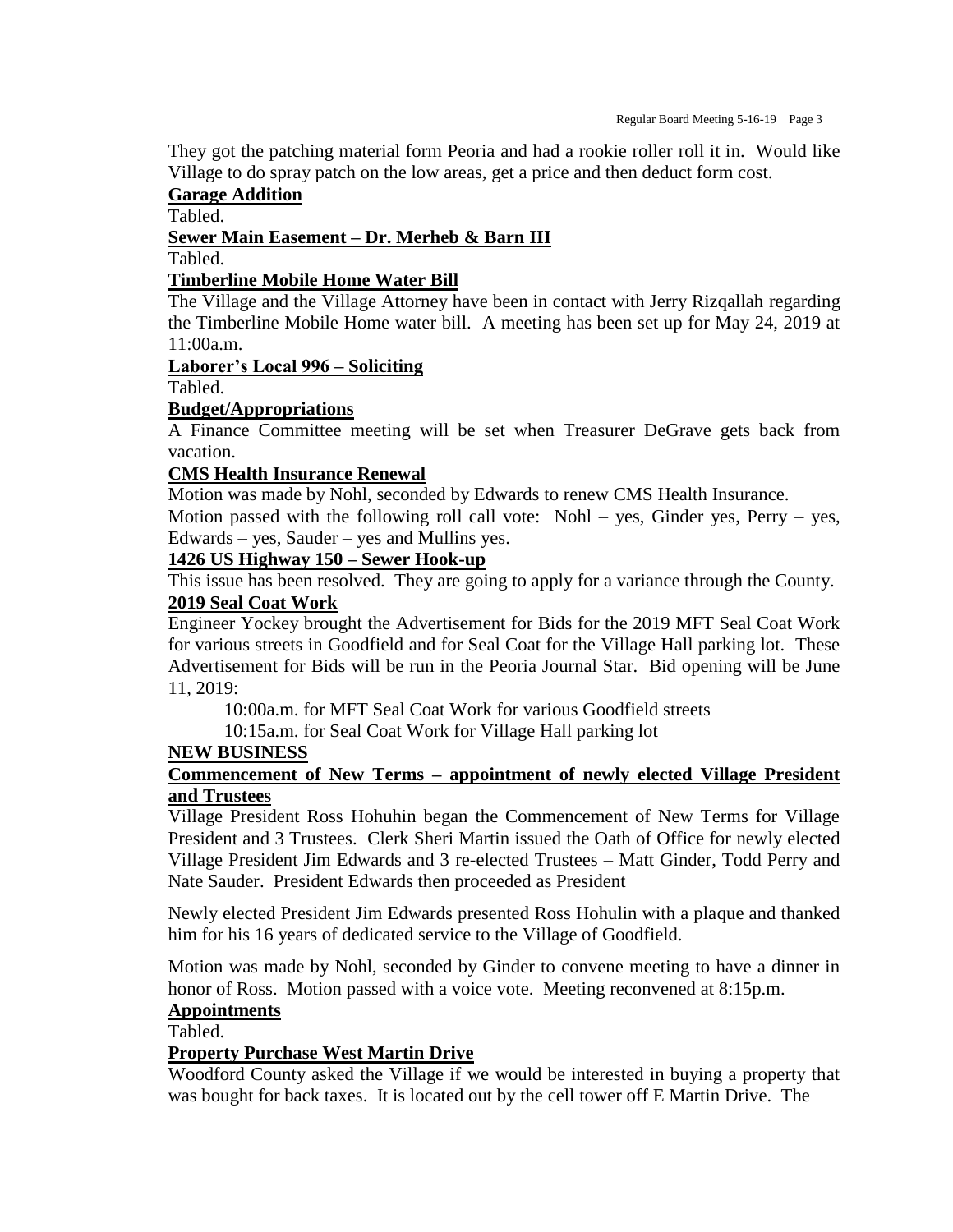cost would be \$807, \$750 for property and \$57 recording fee. Motion was made by Nohl, seconded by Perry to approve the purchase of this property for \$807. Motion passed with the following roll call vote: Nohl – yes, Ginder yes, Perry – yes, Sauder – yes and Mullins yes.

### **1466 US Highway 150 – possible sanitary service hook up**

The septic on this property failed and Woodford County Health Department told them they had to hook onto the city sewer because they were within 300 feet of the sewer. They are not within 300 feet of the sewer, the wrong map was inadvertently sent to the Woodford County Health Department. Woodford County said they can submit a variance request to have their own septic.

Currently the Village no sanitary sewer out of town hook-ups but needs to have a policy in place. Can the Village decline a sewer hook up? We will ask new attorney Mike Gifford that question. The Village does have adequate capacity so PWA Nohl and Engineer Yockey will put together a policy to bring to a future Board Meeting.

# **Drainage Issue E Martin Drive**

After all the rain we have had we had complaints of water on road and on the north side of the road. There is a low spot and water sits in the ditch, goes into field and then goes away. The property owner is putting millings in the field and is making a parking lot.

That is Montgomery Township road, but it does affect Village Residents in Oak Valley Subdivsion. Art Wiegand, Township Commissioner, called Woodford County and made an agreement with the land owner that if township purchases the tile then the land owner would put it in. They are putting water on Village right of way. They installed a culvert and did not call. Village's concern is with tile and maintenance to it. How fast will water come off of parking lot. What problem will that cause to the Village? Engineer said they should have come to the Village. He is concerned that it is kind of shallow. PWA Nohl will set up a meeting with Knapp Concrete.

#### **Sanitary Sewer Collection System Issues**

This was discussed during Public Input.

The Village has access points at Max Hoerr and Randy Selvey properties. The Village needs to obtain ingress/egress easements.

# **Request for Volunteer Work/Donation**

Beverly Blake, a resident at Timberline Mobile Home Estates, called and asked if the Village would be willing to help or donate money to help haul out the trailer that burned and killed 5 people. She would rather have the trailer hauled away than to put the family through the trama of burning it. This property is not within Village limits. PWA Nohl talked to the manager out there and he said they were going to ask the family to leave the day they burn it. This was discussed and concluded that the Village is a taxing body and does not give donations but anyone interested in helping on a personal level was encouraged to do so.

#### **Schedule Committee Meetings**

Finance Committee will be scheduled once Treasure is back from vacation.

# **Municipal Calendar**

Completed.